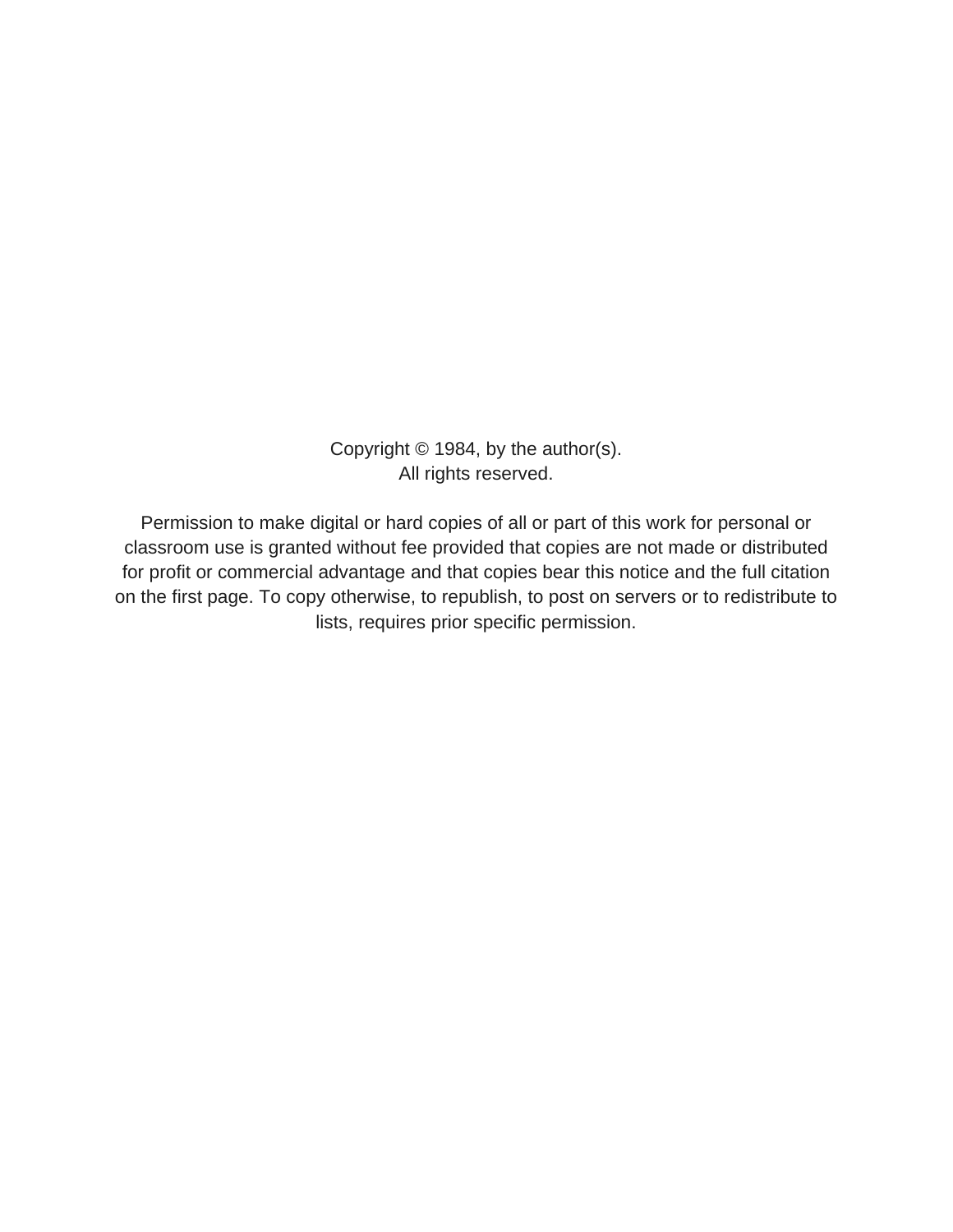# SYLLOGISTIC REASONING IN FUZZY LOGIC AND ITS APPLICATION TO REASONING WITH DISPOSITIONS

by

 $\mathcal{L}^{\text{max}}$  and  $\mathcal{L}^{\text{max}}$ 

L. A. Zadeh

Memorandum No. UCB/ERL M84/17

2 February 1984

To appear in the Proceedings of the International Symposium on Multiple Valued Logic, Winnipeg, Canada, 1984

ELECTRONICS RESEARCH LABORATORY

College of Engineering University of California, Berkeley 94720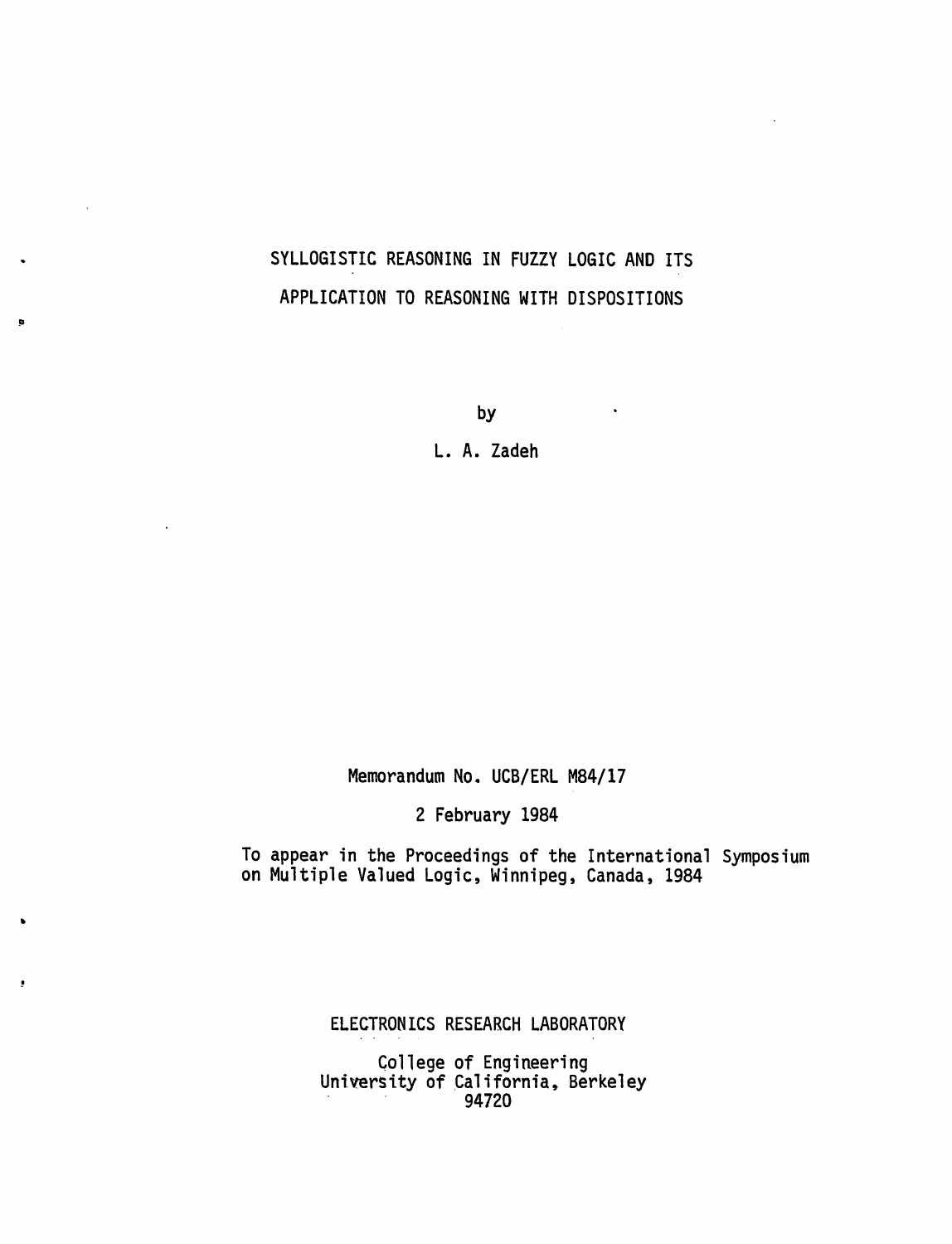## *Syllogistic Reasoning in Fuzzy Logic and its Application to Reasoning with Dispositions*

## *L A Zadeh\* ABSTRACT*

*A fuzzy syllogism in fuzzy logic is defined in this paper to be an inference schema in which the major premise, the minor prem ise and the conclusion are propositions containing fuzzy quantifiers. A basic fuzzy syllogism in fuzzy logic is the intersection/product syllogism*

*Qi A's are B's*

*Qz(A and,g)'s are C's*

*(Qi ® Qz) A's are (B and C)'s ,*

*in which A, B and C are fuzzy predicates (e.g., young men, blonde women, etc.): Qi and Qz are fuzzy quantifiers (e.g., most, many, almost all, etc.) which are interpreted as fuzzy numbers; and*  $Q_1 \otimes Q_2$  is the product of  $Q_1$  and  $Q_2$  in fuzzy arithmetic.

*We develop several other basic syllogisms which may be employed as rules of combination of evidence in expert systems. Among these is the consequent conjunction syllogism which may be expressed as the inference schema*

*Qi A's are B \*s*

*QzA's are C's*

*QA's are (B andC)'s ,*

*in which Q is a fuzzy number bounded from above by Qi © Q2 and from below by*  $0 \vee (Q_1 \oplus Q_2 \ominus 1)$ . where  $\oplus$  ,  $\ominus$  and  $\otimes$  are the *extensions of the arithmetic operators +, —and a • respectively, to fuzzy operands. Furthermore, we show that syllogistic reason ing in fuzzy logic provides a basis for reasoning with dispositions,*

*<sup>\*</sup> University of California, Berkeley, Division of Computer Science, Berkeley, California 94720; Research supported by DARPA-N0039-C-0235 and NSFGrant ECS-8209679.*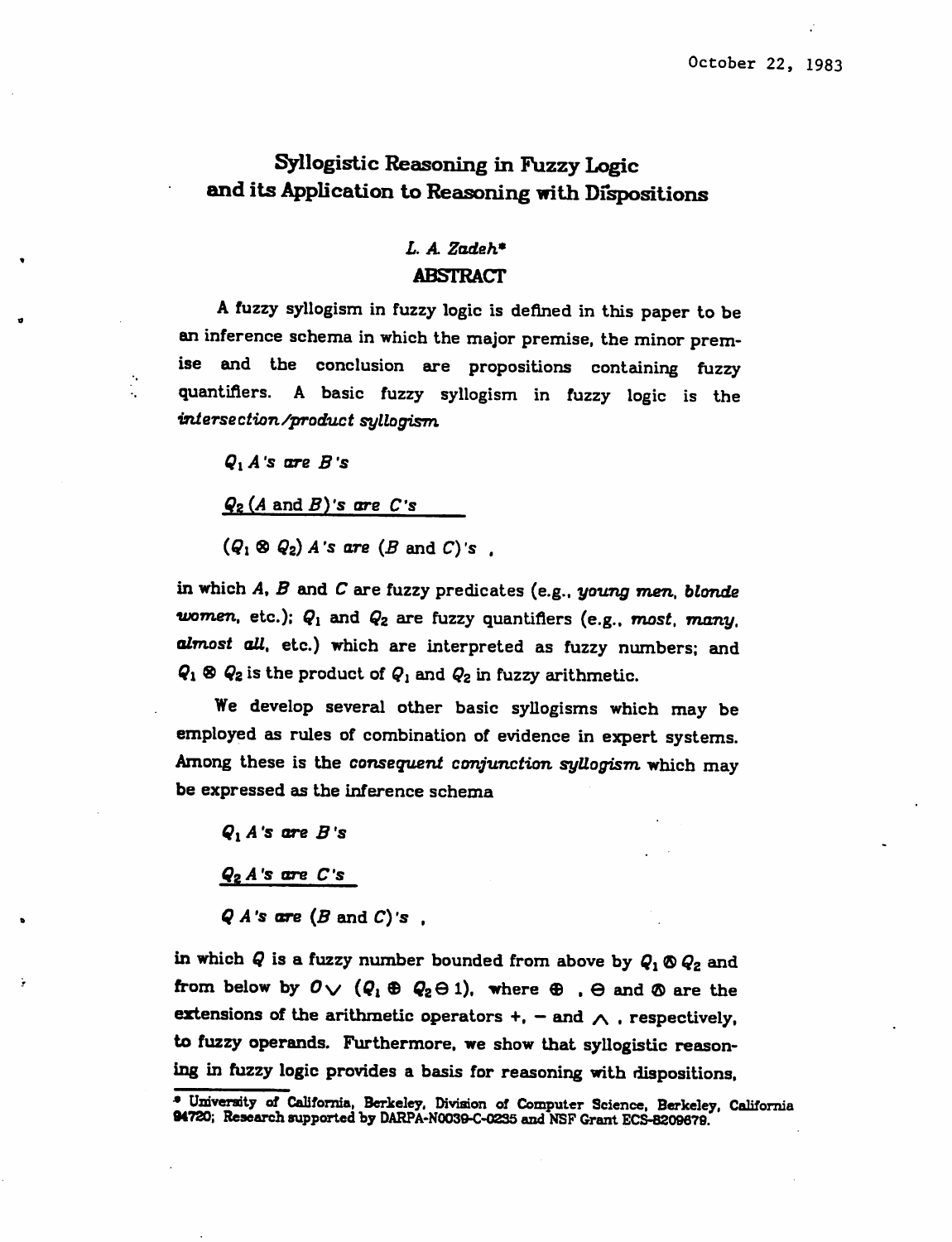that is. with propositions which are preponderantly, but not neces sarily always, true.

#### *1. Introduction*

Fuzzy logic may be viewed as ageneralization of multivalued logic in that it provides a wider range of tools for dealing with uncertainty and imprecision in knowledge representation, inference and decision analysis. In particular, fuzzy logic allows (a) the use of fuzzy quantifiers exemplified by **most, several, many, few, many more,** etc; (b) the use of fuzzy truth-values exemplified by **quite true, very true, mostly false,** etc; (c) the use of fuzzy probabilities exemplified by **Wcely, unlikely, not very likely,** etc; (d) the use of fuzzy possibilities exemplified by **quite possible, almost impossible,** etc; and (e) the use of predicate modifiers *exemplified byvery, more or less, quite, extremely, etc.*

What matters most about fuzzy logic is its ability to deal with fuzzy quantifiers as fuzzy numbers which may be manipulated through the use of fuzzy arithmetic [32]. This ability depends in an essential way on the existence within fuzzy logic -- of the concept of cardinality or, more generally, the concept of measure of a fuzzy set. Thus, if one accepts the classical view of KolmogorofI that probability theory is abranch of measure theory, then, more generally, the theory of fuzzy probabilities may be subsumed within fuzzy logic. This aspect of fuzzy logic makes it particularly well-suited for the management of uncertainty in expert systems [33]. More specifically, by employing a single framework for the analysis of both probabilistic and possibilistic uncertainties, fuzzy logic pro vides a systematic basis for inference from premises which are imprecise, incomplete or not totally reliable. In this way, it becomes possible -- as is shown in this paper -- to derive a set of rules for combining evidence through conjunction, disjunction and chaining. In effect, such rules may be viewed as instances of syllogistic reasoning in fuzzy logic; however, unlike the rules employed in most of the existing expert systems, they are not ad hoc in nature.

Our concern in this paper is with fuzzy syllogisms of the general form

$$
p(Q_1)
$$
\n
$$
q(Q_2)
$$
\n
$$
\boldsymbol{\tau}(Q)
$$
\n(1.1)

å.

in which the major premise,  $p(Q_1)$ , is a fuzzy proposition containing a fuzzy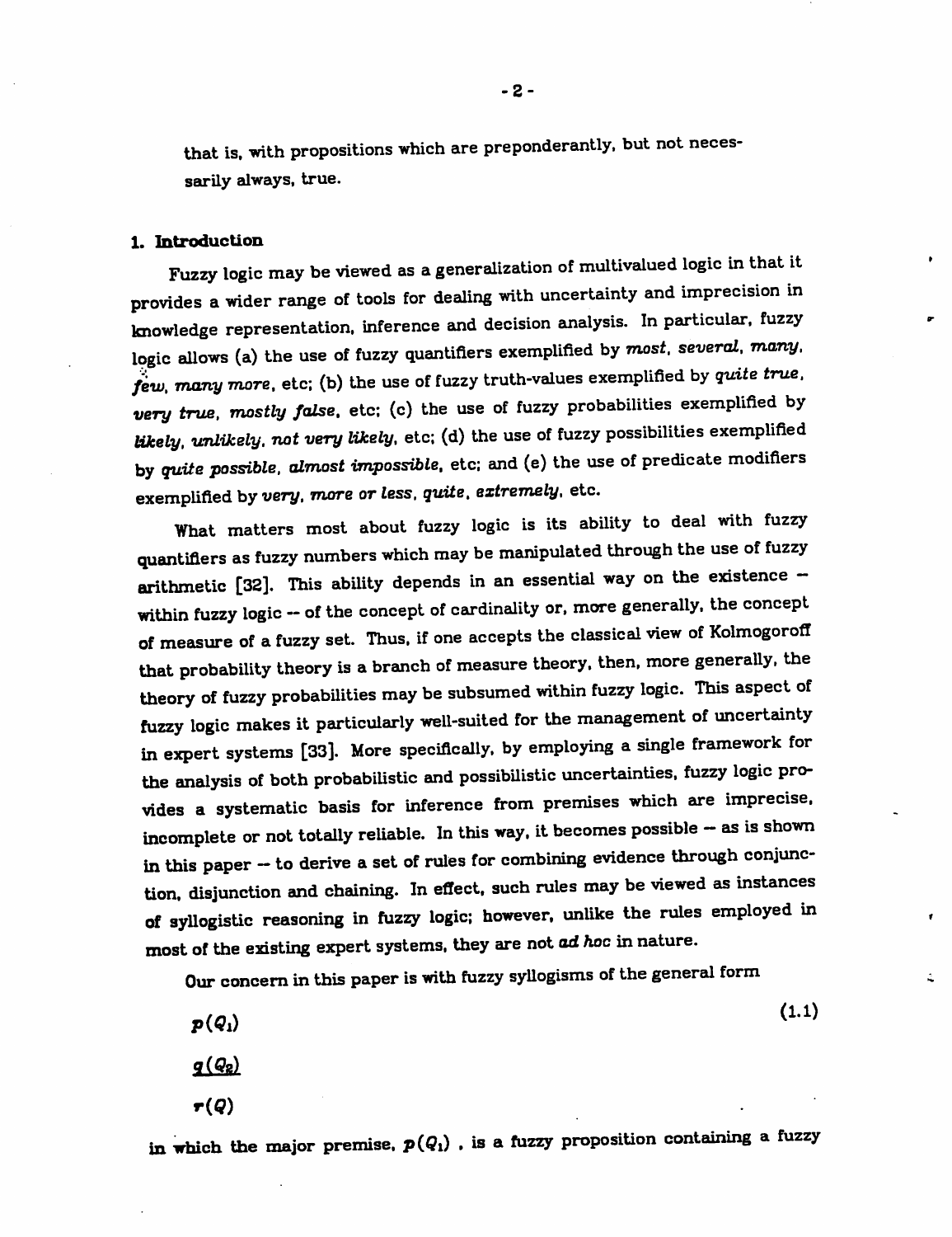*quantifier*  $Q_1$ ; the *minor* premise,  $q(Q_2)$ , is a fuzzy proposition containing a fuzzy *quantifier Q2; and the conclusion, r{Q), is afuzzy proposition containing afuzzy quantifier Q. For example, the intersection/product syllogism [32] may be expressed as*

$$
Q_1 A's are B's
$$
\n
$$
Q_2 (A \text{ and } B)'s are C's
$$
\n
$$
Q A's are (B \text{ and } C)'s
$$

*where A, Band Care labels of fuzzy sets, and the fuzzy quantifier Qis given by the product of the fuzzy quantifiers Qi and Qz, i.e.,*

$$
Q = Q_1 \otimes Q_2 \tag{1.3}
$$

*where <3 denotes the product in fuzzy arithmetic [7].1 It should be noted that (3) may be viewed as an analog of the basic probabilistic identity [15]*

$$
p(B, C/A) = p(B/A)p(C/A, B) \tag{1.4}
$$

*Aconcrete example of the intersection/product syllogism is the following*

*(1.5) most students are young <sup>v</sup>*

*mast young students ore single*

*most2 students are young and single ,*

*where most2 denotes the product of the fuzzy quantifier most with itself.*

*An important application of syllogistic reasoning in fuzzy logic relates to what* may be regarded as reasoning with *dispositions*. A disposition, as its name *suggests, is aproposition which is preponderantly, but not necessarily always, true. To capture this intuitive meaning of adisposition, we define adisposition as aproposition with implicit extremal fuzzy quantifiers, e.g.. most, almost all, almost always, usuaUy, rarely, few, small fraction, etc. This definition, should be regarded as adispositional definition in the sense that it may not be true in all cases.*

*<sup>1.</sup> Hare generally, acircle around an arithmetic operator represents its extension to fuzzy operands.*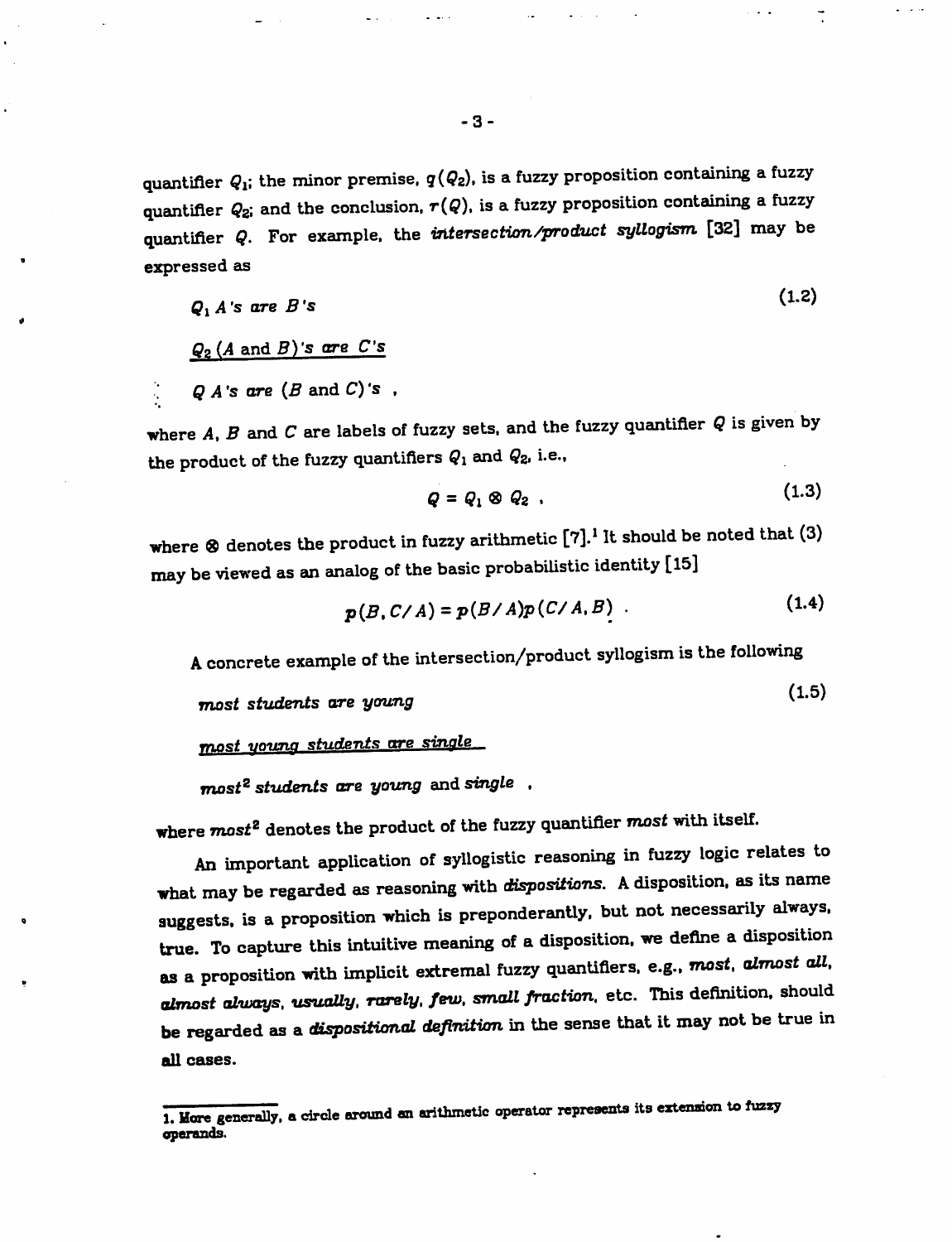*Examples of commonplace statements of fact which may be viewed as dispositions are: overeating causes obesity, snow is white, glue is sticky, icy roads are slippery, etc. An example of what appears to be aplausible conclusion drawn from dispositional premises is the following*

*icy roads are sappery*

 $(1.6)$ 

 $\mathbf{r}$ 

### *slippery roads are dangerous*

*icy roads are dangerous .*

 $\mathcal{L}_{\mathcal{L}}$ 

*As will be seen in Section 3. syllogistic reasoning with dispositions provides a basis for a formalization of the type of commonsense reasoning exemplified by (1.6).*

*The importance of the concept of adisposition stems from the fact that what is commonly regarded as commonsense knowledge may be viewed as acol lection of dispositions [34]. It is widely recognized that commonsense knowledge plays an essential role in human reasoning and decision-making. Viewed in this perspective, one of the objectives of the present paper is to sug gest that syllogistic reasoning in fuzzy logic may contribute to abetter under standing of commonsense reasoning and its role in decision analysis.*

# *2. Fuzzy Quantifiers. Compositionality andRobustness*

*As was stated in the Introduction, the concept of a fuzzy quantifier is related in an essential way to the concept of cardinality - or, more generally, the concept of measure - of fuzzy sets. More specifically, afuzzy quantifier may be viewed as afuzzy characterization of the absolute or relative cardinality of a collection of fuzzy sets. In this sense, then, afuzzy quantifier is asecond-order fuzzy predicate.*

*The cardinality of afuzzy set may be denned in avariety of ways [31]. For simplicity, we shall employ the sigma-count for this purpose, which is denned as follows [6], [30].*

*Let Abe a finite fuzzy subset of the university of discourse. V. with A expressed as*

$$
A = \mu_1 / u_1 + ... + \mu_n / u_n \quad . \tag{2.1}
$$

where  $\mu_1/\mu_1$ ,  $i = 1, ..., n$ , signifies that  $\mu_i$  is the grade of membership of  $u_i$  in <br>*A* and + denotes the union. Then, the sigma-count of *A* is defined as the real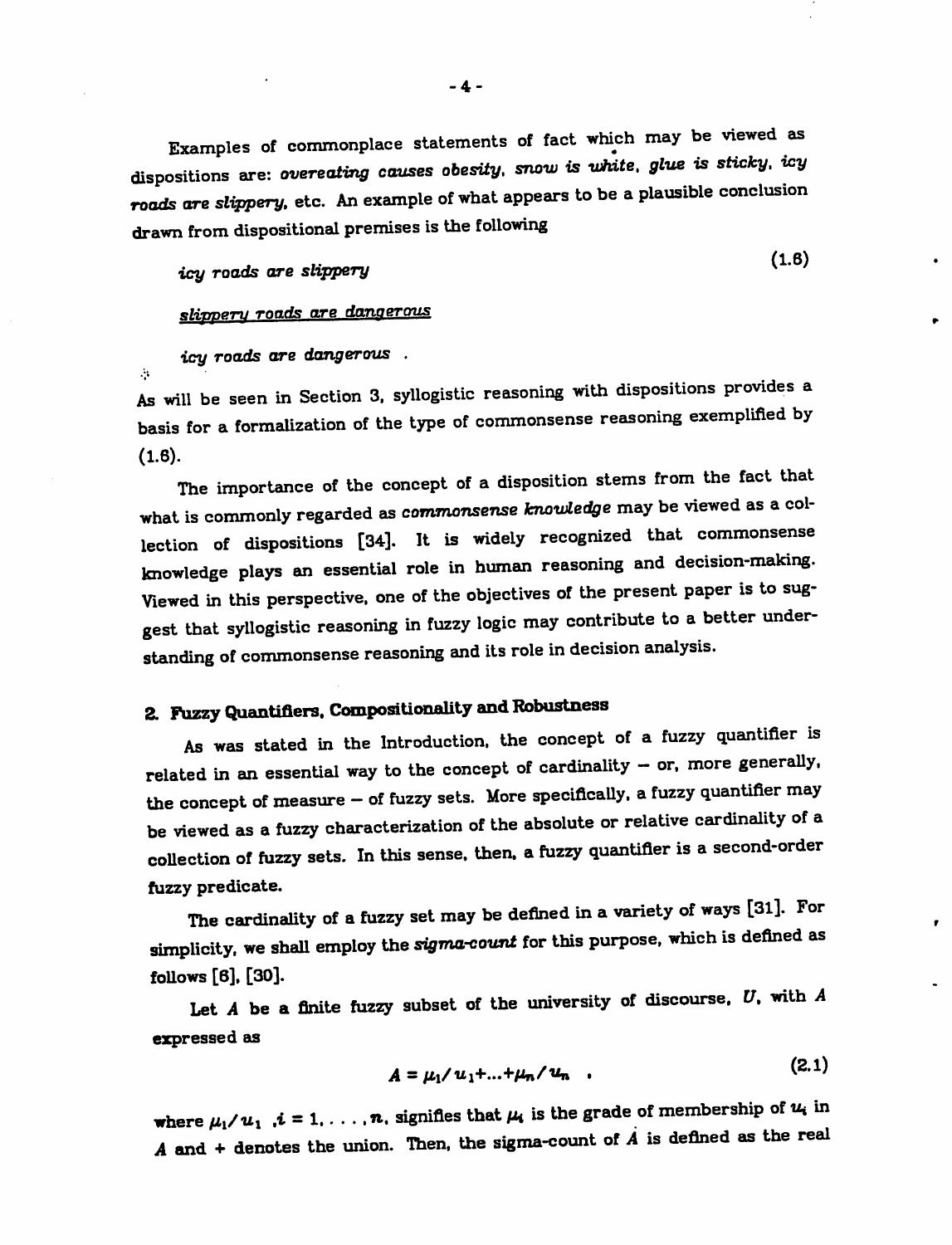*number*

$$
\sum \text{Count}(A) = \sum_i \mu_i \quad . \tag{2.2}
$$

*with the understanding that the sum may be rounded, if need be. to the nearest integer. Furthermore, one may stipulate that the terms whose grade of membership fails below a specified threshold be excluded from the summation. The purpose of such an exclusion is to avoid asituation in which alarge number of terms with low grades of membership become count-equivalent to a small number of terms with high membership.*

*The relative sigma-count, denoted by ZCount(B/A), may be interpreted as the proportion ofelements ofB inA. More explicitly.*

$$
\Sigma \text{Count}(B/A) = \frac{\Sigma \text{Count}(B \cap A)}{\Sigma \text{Count}(A)} \tag{2.3}
$$

where  $B \bigcap A$ , the intersection of  $B$  and  $A$ , is defined by

المعصب ال

$$
\mu_{B \cap A}(u) = \mu_B(u) \wedge \mu_A(u), \ u \in U \ . \tag{2.4}
$$

*Thus, in terms of the membership functions of Band A, the relative sigma-count of B in A is given by*

$$
\Sigma \text{Count}(B/A) = \frac{\Sigma_i \mu_B(u_i) \wedge \mu_A(u_i)}{\Sigma_i \mu_A(u_i)} \,. \tag{2.5}
$$

*The concept of arelative sigma-count provides abasis for interpreting the meaning* of propositions of the form  $p \triangle Q A$ 's are  $B$ 's, e.g., most young men *are healthy. More specifically, the fuzzy quantifier Q in the proposition QA's are B's may be regarded as a fuzzy characterization of the relative sigma-count of Bin A, which entails that the proposition in question may be translated as*

$$
QA's \text{ are } B's \rightarrow \Sigma Count(B/A) \text{ is } Q \quad . \tag{2.6}
$$

*The right-hand member of (2.6) implies that Q, viewed as a fuzzy number, defines the possibiUty distribution of ZCount (B/A) . This may be expressed as thepossibility assignment equation [30]*

$$
\Pi_X = Q \tag{2.7}
$$

*in which the variable Xis the sigma-count in question and II, is its possibility*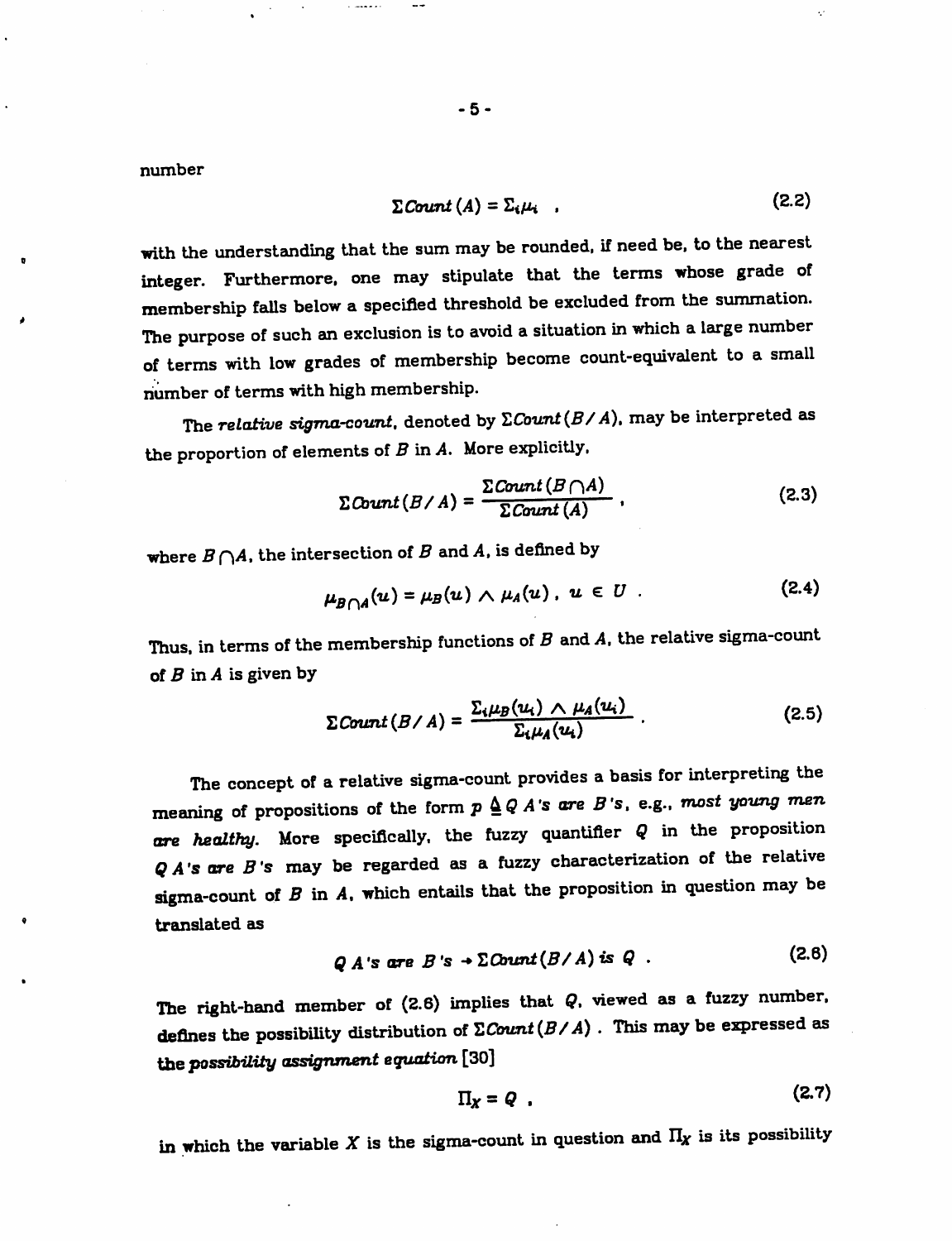*distribution.*

*As was stated earlier, afuzzy quantifier is asecond-order fuzzy predicate. The interpretation expressed by (2.6) and (2.7) shows that the evaluation of a fuzzy quantifier may be reduced to that of afirst order predicate if Qis inter preted as afuzzy subset of the real line. Thus, let us consider again the proposi tion*  $p \triangle Q A$ 's are  $B$ 's, in which  $A$  and  $B$  are fuzzy sets in their respective *universes of discourse. Vand V; and <?. regarded as asecond-order fuzzy predi cate,* is assumed to be characterized by its membership function  $\mu_{\mathcal{Q}}(X, Y)$ , with *Xand Yranging over the fuzzy subsets of Uand V. Then, based on (3.6) and (2.7)*, we can define  $\mu_{Q}(X, Y)$  through the equality

$$
\mu_Q(X,Y) = \mu_Q(\Sigma \text{Count}(X/Y)) \tag{2.8}
$$

 $\bullet$ 

*in the right-hand member of which Qis a unary first-order fuzzy predicate whose denotation ifafuzzy subset of the unit interval. Consequently, in the pro position QA's are B's. Qmay be interpreted as (a) asecond-order fuzzy predi cate defined on WxV .where V and V are the fuzzy power sets of Uand V; or (b) afirst-order fuzzy predicate defined on the unit interval [0.1].*

*It is useful to classify fuzzy quantifiers into quantifiers of the first kind, second kind, third kind. etc.. depending on the arity of the second-order fuzzy predicate* which the quantifier represents. Thus,  $Q$  is a fuzzy quantifier of the *first kind if it provides afuzzy characterization of the cardinality of afuzzy set; Qis of the second kind if it provides afuzzy characterization of the relative car* **dinality** of two fuzzy sets; and  $Q$  is of the third kind if it serves the same role in *relation to three fuzzy sets. For example, the fuzzy quantifier labeled several is of the first kind; most is of the second kind; and many more in there are many more A's in B's than A's in C's* is of the third kind. It should be noted that, in *terms of this classification, the certainty factors employed in such experts sys tems as MYCIN [23] and PROSPECTOR [8] are fuzzy quantifiers of the third kind.*

*The concept of afuzzy quantifier gives rise to anumber of other basic con cepts relating to syllogistic reasoning among which are the concepts of composttumality and robustness.*

*Specifically, consider afuzzy syllogism of the general form (1.1). i.e..*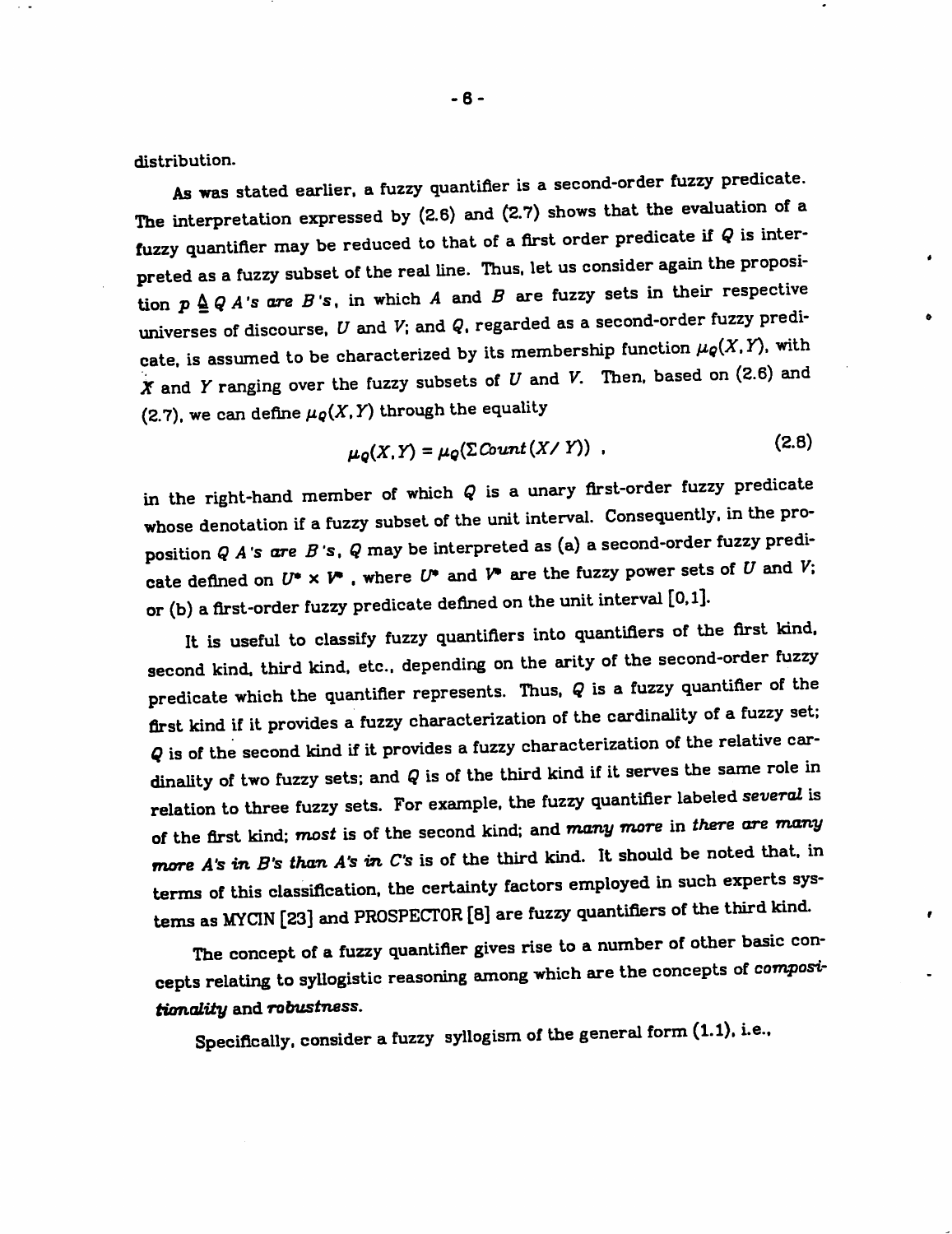$(2.9)$  $p(Q_1)$  $q(Q_2)$ *r(9)*

*We shall say that the syllogism is strongly compositional if (a) Qmay be* expressed as a function of  $Q_1$  and  $Q_1$  independent of the denotations of the *predicates which enter into p and g. excluding the trivial case where Qis the unit* interval; and (b) if  $Q_1$  and  $Q_2$  are numerical quantifiers, so is  $Q$ . Further*more, we shall say that the syllogism is weakly compositional if only (a) is* satisfied, in which case if  $Q_1$  and  $Q_2$  are numerical quantifiers,  $Q$  may be *interval-valued. As will be seen in the sequel, in order to achieve strict compositionality. itis necessary, in general, to make some restrictive assumptions con cerning the predicates inp and g. For example, the syllogism*

$$
Q_1 A' \text{ s are } B' \text{ s} \tag{2.10}
$$

*QaB's are C's*

*(Ci ® Qz) A's are (B and C)'s*

is strictly compositional if  $B \subset A$ .

*Turning to the concept of robustness, supppose that we start with anonfuzzy syllogism of the form*

| p(all)                 | (2.11) |
|------------------------|--------|
| $q(\text{all})$        |        |
| $\tau$ (all)           |        |
| an example of which is |        |
| all $A$ 's are $B$ 's  | (2.12) |
| all B's are C's        |        |
| all $A$ 's are $C$ 's. |        |

*The original syllogism is robust if small perturbations in the quantifiers in pand gresult in asmall perturbation in the quantifier in r. For example, the syllo^ gism represented by (2.12) is robust if its validity is preserved when (a) the*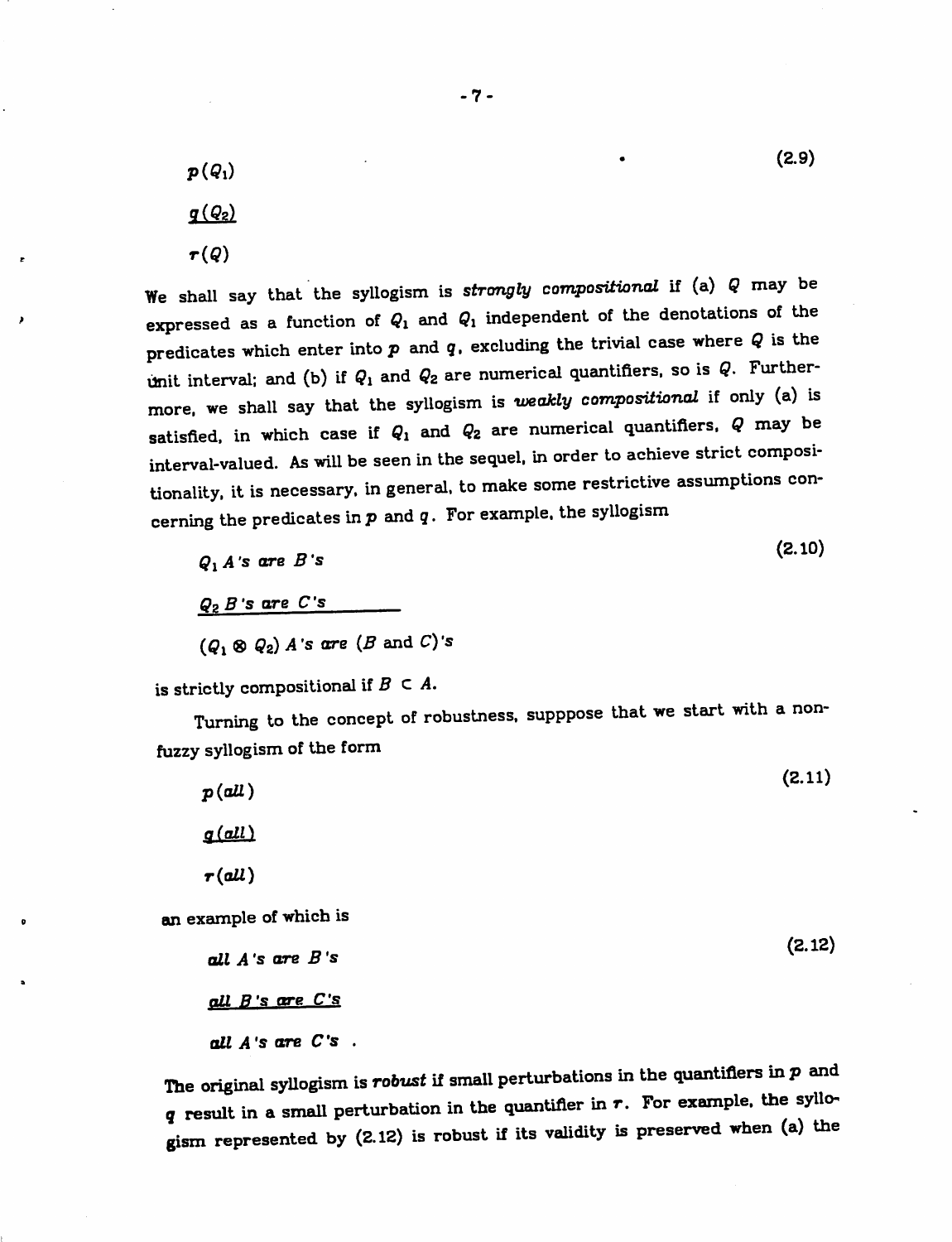quantifier **all** in **p**and **q**is replaced by **almost all',** and (b) the quantifier **all** in **r** is replaced by **almost almost all.** (In more concrete terms, this is equivalent to replacing all in  $p$  and  $q$  by the fuzzy number  $1 \ominus \varepsilon$ , where  $\varepsilon$  is a small fuzzy number; and (b) replacing  $all$  in  $r$  by the fuzzy number  $1 \ominus 2\varepsilon$ .) More generally, *a*syllogism is **selectively robust** if the above holds for perturbations in either the major or the minor premise, but not necessarily in both. For example, it may be shown that the syllogism expressed by (2.12) is selectively robust with respect to perturbations in the major premise but not in the minor premise. In fact, the syllogism in question is **brittle** with respect to perturbations in the minor prem ise in the sense that the slightest perturbation in the quantifier **all** in **q**requires the replacement of the quantifier **all** in r by the vacuous quantifier **none to all.**

Ċ.

 $\bullet$ 

 $\bullet$ 

## *3. F\izzy Syllogisms and Reasoning with* Dispositions

As was stated earlier, one of the basic syllogisms in fuzzy logic is the intersection/product syllogism expressed by (1.2).

In what follows, we shall employ this syllogism as a starting point for the derivation of other syllogisms which are of relevance to the important problem of combination of evidence in expert systems.

A derivative syllogism of this type is the *multiplicative chaining* syllogism

$$
Q_1 A' s \text{ are } B' s \tag{3.1}
$$

*Qc>B's are C's*

 $\geq (Q_1 \otimes Q_2)A$ 's are C's ,

in which  $\geq$ ( $Q_1 \otimes Q_2$ ) should be read as at least  $Q_1 \otimes Q_2$ . This syllogism is a special case of the intersection/product syllogism which results when  $B \subset A$ , i.e.,

$$
\mu_B(u_i) \le \mu_A(u_i) \quad u_i \in U \quad i = 1, \ldots \tag{3.2}
$$

For, in this case  $A \cap B$  =  $B$ , and since  $B \cap C$  is contained in  $C$ , it follows that

$$
(Q_1 \otimes Q_2)A
$$
's are  $(B \text{ and } C)$ 's  $\Rightarrow \geq (Q_1 \otimes Q_2)A$ 's are C's . (3.3)

(It *is* of interest to note that if **Q**in the proposition **QA's are B's** is interpreted *as the* degree to which **A**is contained in **B,** then the multiplicative chaining syl logism shows that, under the assumption  $B \subset A$ , the fuzzy relation of fuzzy-set*containment isproduct transitive [28], [32].)*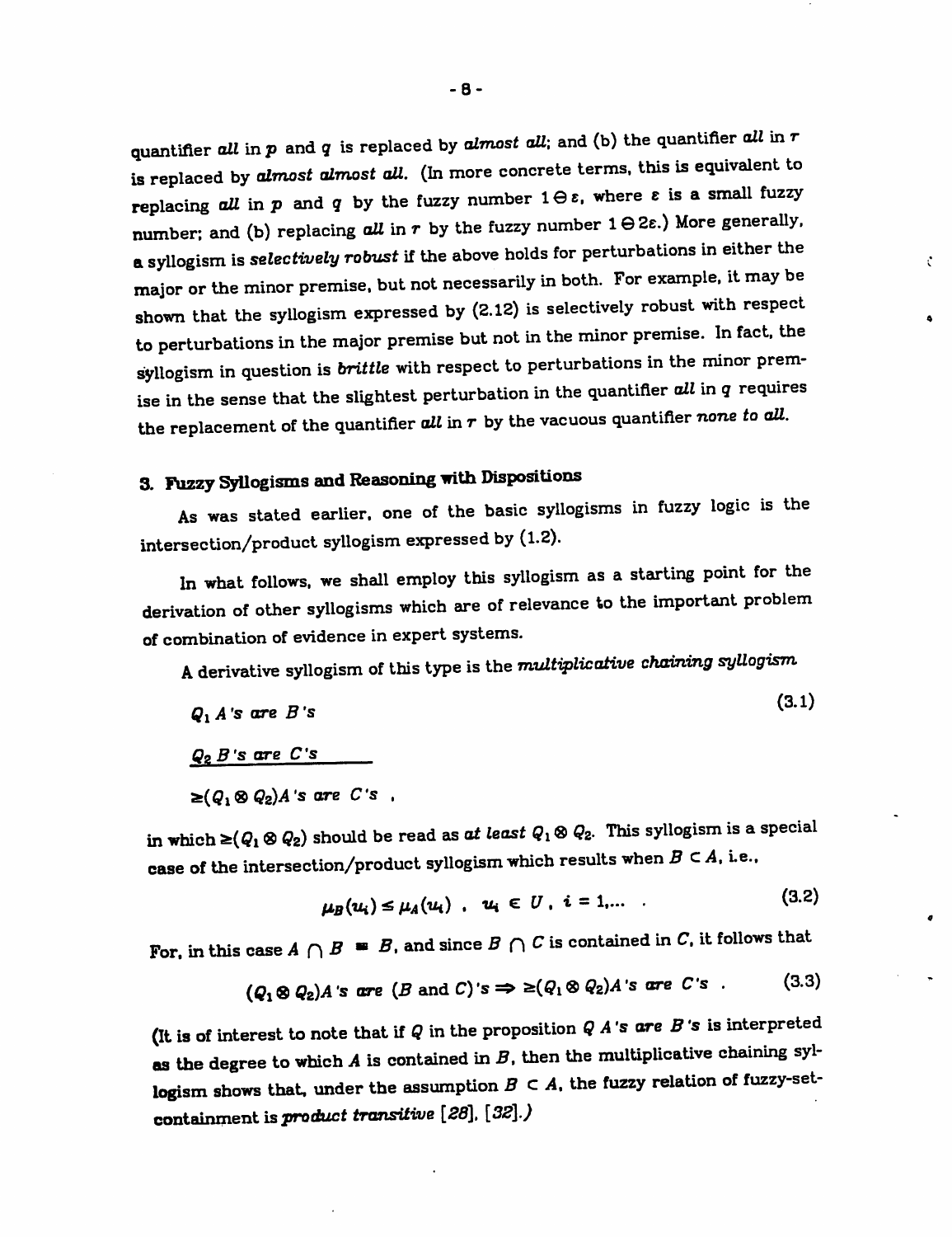*If,* in addition to assuming that  $B \subset A$ , we assume that  $Q_1$  and  $Q_2$  are mono*tone* **increasing** [3], i.e.,

$$
\geq Q_1 = Q_1 \tag{3.4}
$$
\n
$$
\geq Q_2 = Q_2
$$

*which is true of the fuzzy quantifier most, then*

$$
\geq (Q_1 \otimes Q_2) = Q_1 \otimes Q_2 \tag{3.5}
$$

*and the multiplicative chaining syllogism becomes*

$$
Q_1 A's are B's
$$
\n
$$
Q_2 B's are C's
$$
\n
$$
(Q_1 \otimes Q_2)A's are C's
$$

*As an illustration, we shall consider an example in which the containment relation B c A holds approximately, as in the proposition*

$$
p \nleq most American cars are big.
$$
 (3.7)

*Then, if*

 $\bar{z}$ 

$$
q \triangleq most big cars are expensive . \qquad (3.8)
$$

*we may conclude, by employing (3.6), that*

r 4 **most2American cars are expensive** ,

*with the understanding that most2 is the product of the fuzzy number most with itself [32].*

*It can readily be shown by examples that if no assumptions are made regarding A, B and C, then the chaining inference schema*

 $Q_1 A$ 's are  $B$ 's (3.9) *QzB's are C's Q A's are C's .*

*is not weakly compositional, which is equivalent to saying that, in general, Q is the vacuous quantifier none to all. However, if we assume, as done above, that B C A% then it follows from the intersection/product syllogism that (3.6)*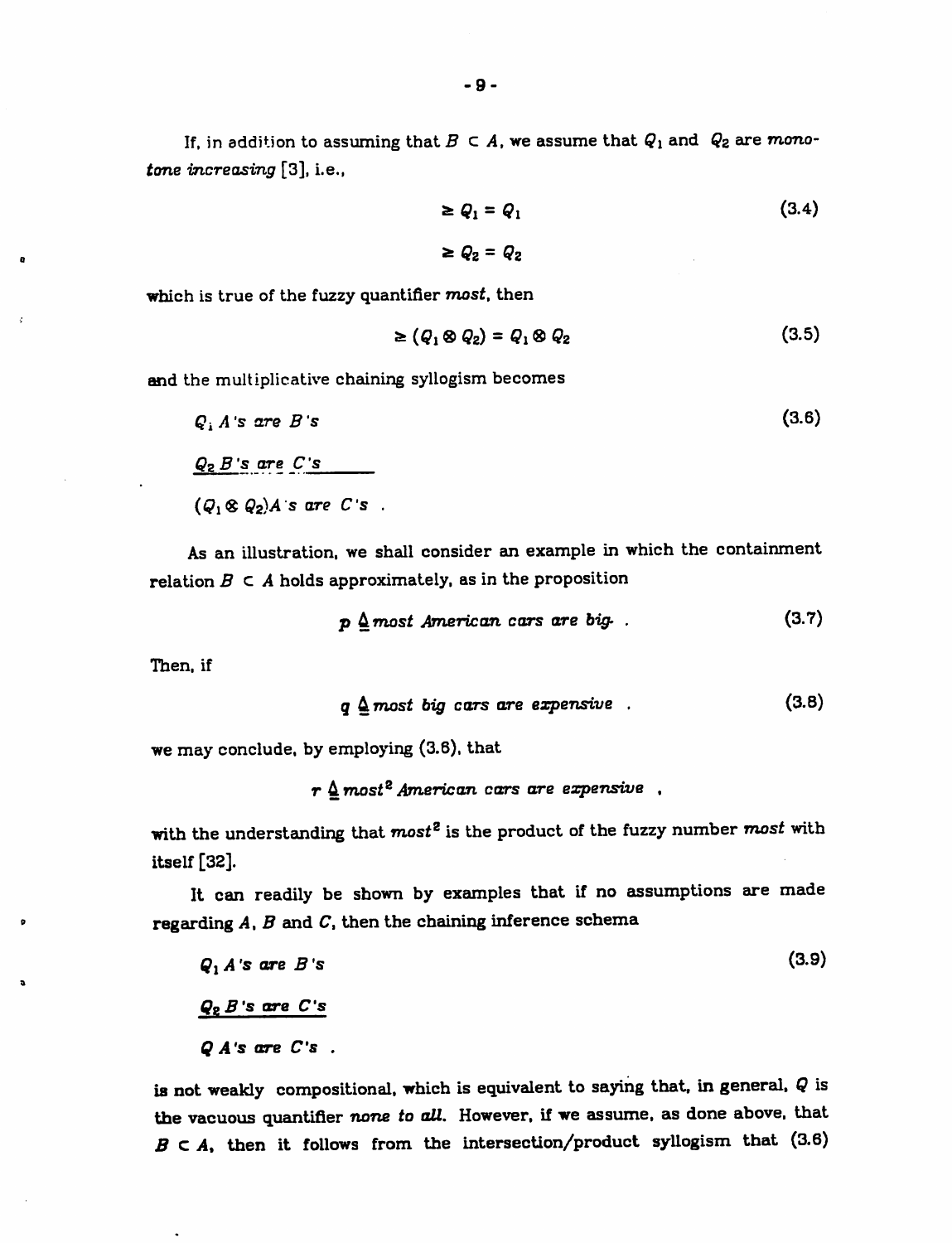*becomes weakly compositional, with*

 $\mathbf{r}_t$ 

$$
Q = \geq (Q_1 \otimes Q_2) \tag{3.10}
$$

 $\epsilon$ 

L

*and, furthermore, that (3.6) becomes strongly compositional if Qx and Qz are monotone increasing.*

*Another important observation relates to the robustness of the multiplica tive chaining syllogism. Specifically, if we assume that*

$$
Q_1 = 1 \ominus \varepsilon_1
$$

$$
Q_2 = 1 \ominus \varepsilon_2
$$

*where tx and £2 are small fuzzy numbers, then it can readily be verified that, approximately,*

$$
Q_1 \otimes Q_2 \stackrel{\simeq}{=} 1 \ominus \varepsilon_1 \ominus \varepsilon_2 \tag{3.11}
$$

*which establishes that the multiplicative chaining syllogism is robust. However,* in the absence of the assumption  $B \subset A$ , the inference schema (3.9) is robust *only* with respect to perturbations in  $Q_1$ . To demonstrate this, assume that  $Q_1 =$ *almost alt and Qz - oil- Then, from the intersection/productsyllogism it follows that*  $Q = \geq (almost all)$ . On the other hand, if we assume that  $Q_1 = all$  and  $Q_2 =$ *almost all, then Q = none to all. Thus, as was stated earlier, the inference schema(3.9) is brittle with respect to perturbations inthe minor premise.*

#### *The MPR chaining syllogism*

In the preceding discussion, we have shown that the assumption  $B \subset A$ *leads to aweakly compositional multiplicative chaining syllogism. Another type of assumption which also leads to a weakly compositional chaining syllogism is that of major premise reversibility or MPR, for short. This assumption may be expressed as the semantic equivalence*

$$
Q_1 A \text{ is are } B \text{ is } \leftrightarrow Q_1 B \text{ is are } A \text{ is } \qquad (3.12)
$$

*which, in most cases, will hold approximately ratherthanexactly. For example,*

*most American cars are big «-\* most big cars are American .*

*It canbe shown [34] that under the assumption ofreversibility the following chaining syllogism holds in an approximate sense*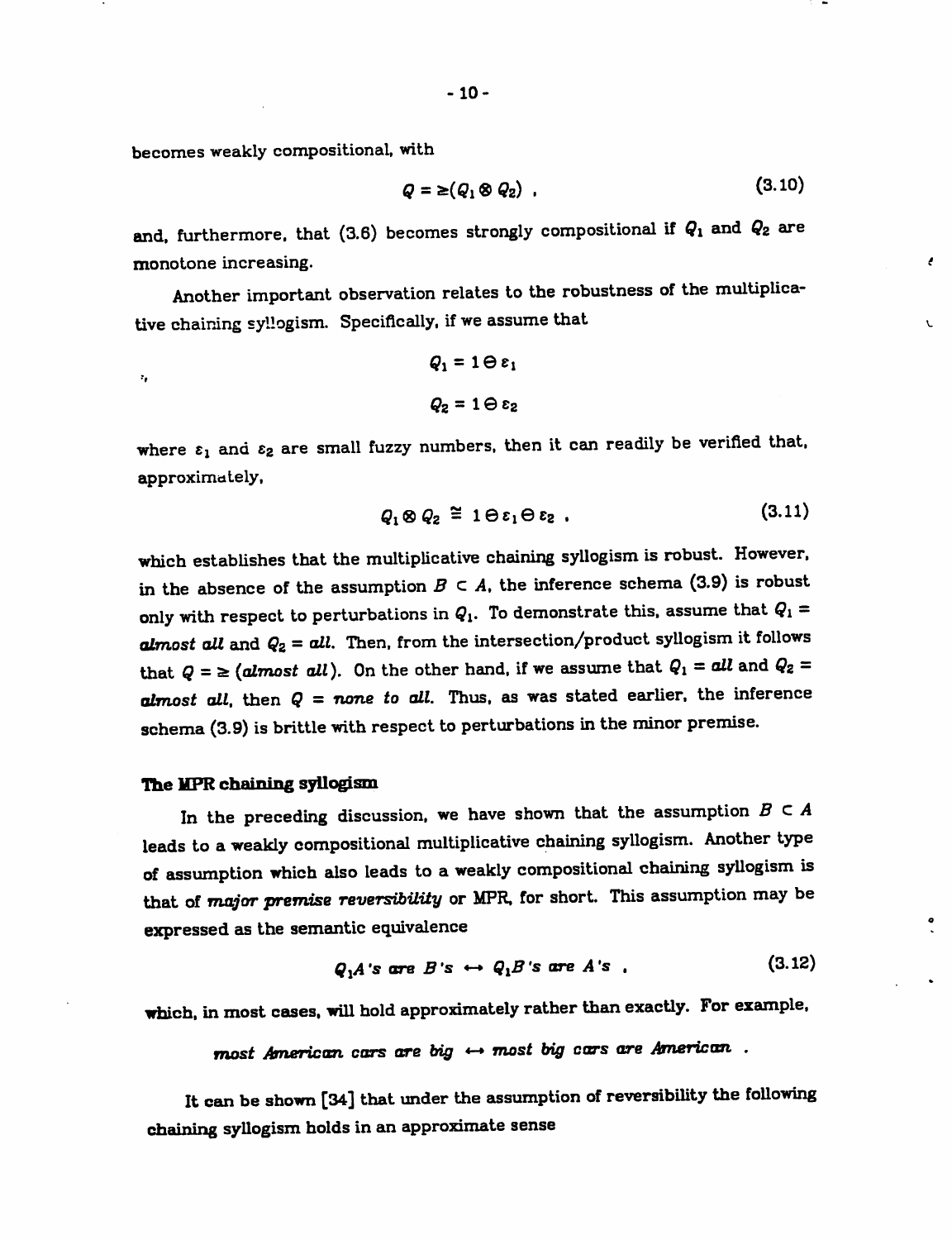$Q_1 A$ 's are *B*'s (3.13) *QpB 's are C's*

 $\geq (0 \otimes ((Q_1 \oplus Q_2 \ominus 1))A$ 's are *C*'s.

We shall refer to this syllogism as the **MPR chaining syUogism.** It follows at once from (3.13) that the MPR chaining syllogism is weakly compositional and robust. Aconcrete instance of this syUogism is provided by the following example

 $\frac{1}{2}$  **most** American cars are big  $(3.14)$ 

*most bin rmrs are heavy .*

*0®(2most 01) American cars are heavy .*

## *The consequent conjunction syllogism*

The consequent conjunction syllogism is an example of a basic syllogism which is not a derivative of the intersection/product syllogism. Its statement may be expressed as follows:

$$
Q_1 A' s \text{ are } B' s
$$
\n
$$
Q_2 A' s \text{ are } C' s
$$
\n
$$
Q A' s \text{ are } (B \text{ and } C)' s
$$

where

$$
0\mathfrak{D}(Q_1 \oplus Q_2 \ominus 1) \leq Q \leq Q_1 \mathfrak{D} Q_2 \tag{3.16}
$$

From (3.16), it follows at once that the syllogism is weakly compositional and robust.

An illustration of (3.15) is provided by the example

*most students are young*

*most students are single* 

*Q students are single and young*

*where*

$$
2most \Theta 1 \le Q \le most \tag{3.17}
$$

t,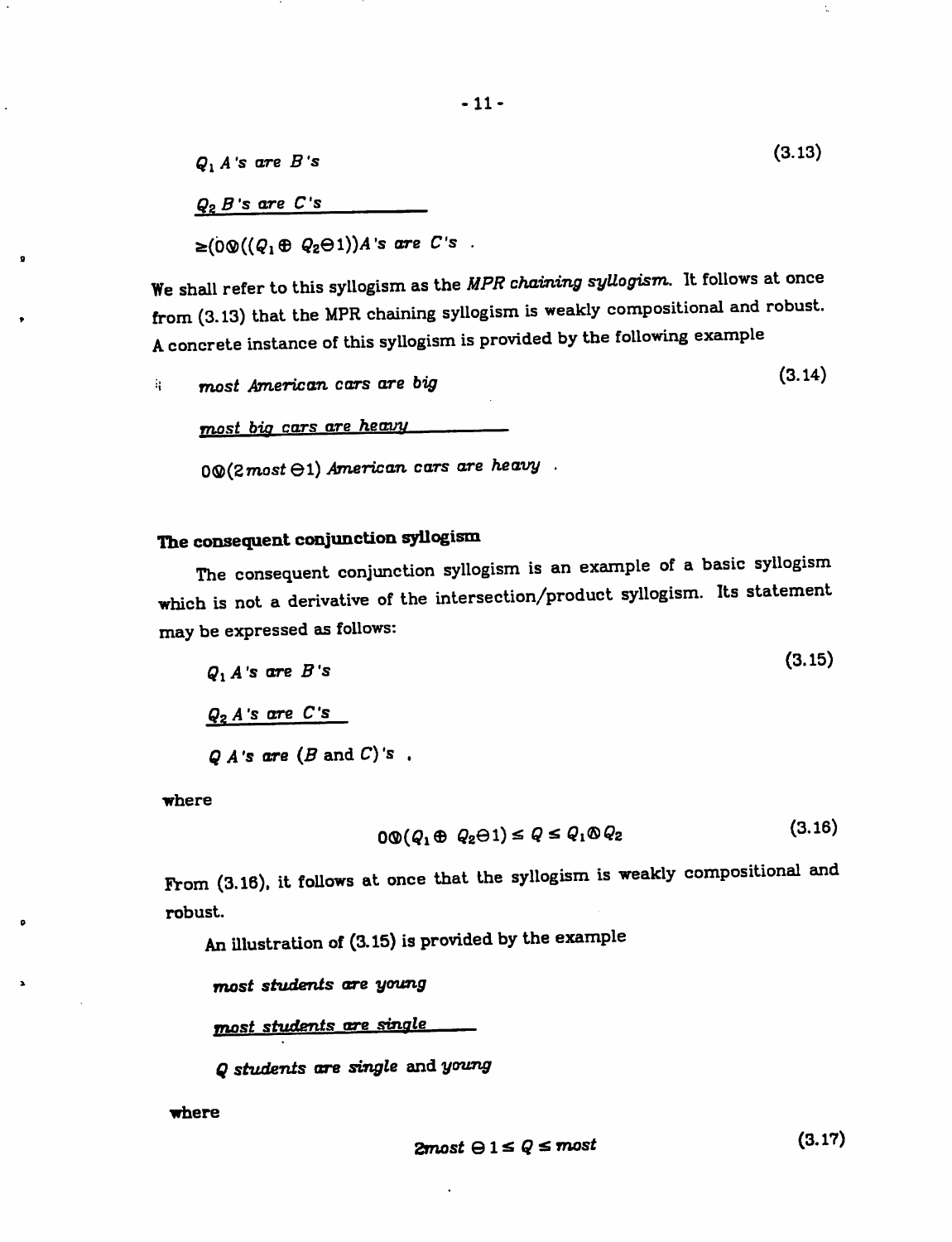This expression for Q follows from (3.16) by noting that

$$
most \otimes most = most
$$

and

*0 ®(2most © 1) = 2most © 1 .*

 $\epsilon$ 

 $\bullet$ 

The importance of the consequent conjunction syllogism stems from the fact that it provides a formal basis for combining rules in an expert system through a conjunctive combination of hypotheses [33]. However, unlike such rules in MYCIN [23] and PROSPECTOR [8], the consequent conjunction syllogism is weakly rather than strongly compositional. Since the combining rules in MYCIN and PROSPECTOR are **ad hoc** in nature whereas the consequent conjunc tion syUogism is not. the validity of strong compositionality in MYCIN and PROS PECTOR is in need of justification.

## *The antecedent conjunction syllogism*

An issue which plays an important role in the management of uncertainty in expert systems relates to the question of how to combine rules which have the same consequent but different antecedents.

Expressed as an inference schema in fuzzy logic, the question may be stated as

 $Q_1 A$ 's are *C*'s (3.18) *Q? B's are C's Q (AandB)'s ore C's ,*

in which  $Q$  is the quantifier to be determined as a function of  $Q_1$  and  $Q_2$ .

It can readily be shown by examples that, in the absence of any assump tions about  $A$ ,  $B$ ,  $C$ ,  $Q_1$  and  $Q_2$ , what can be said about  $Q$  is that it is the vacuous quantifier **none to all.** Thus, to be able to say more, it is necessary to make *some* restrictive assumptions which are satisfied, at least approximately, in typi cal situations.

*The* commonly made assumption in the case of expert systems [8], [23] is *that* the items of evidence are conditionally independent given the hypothesis. Expressed in terms of the relative sigma-counts of **A, B**and C. this assumption *may* be *written* as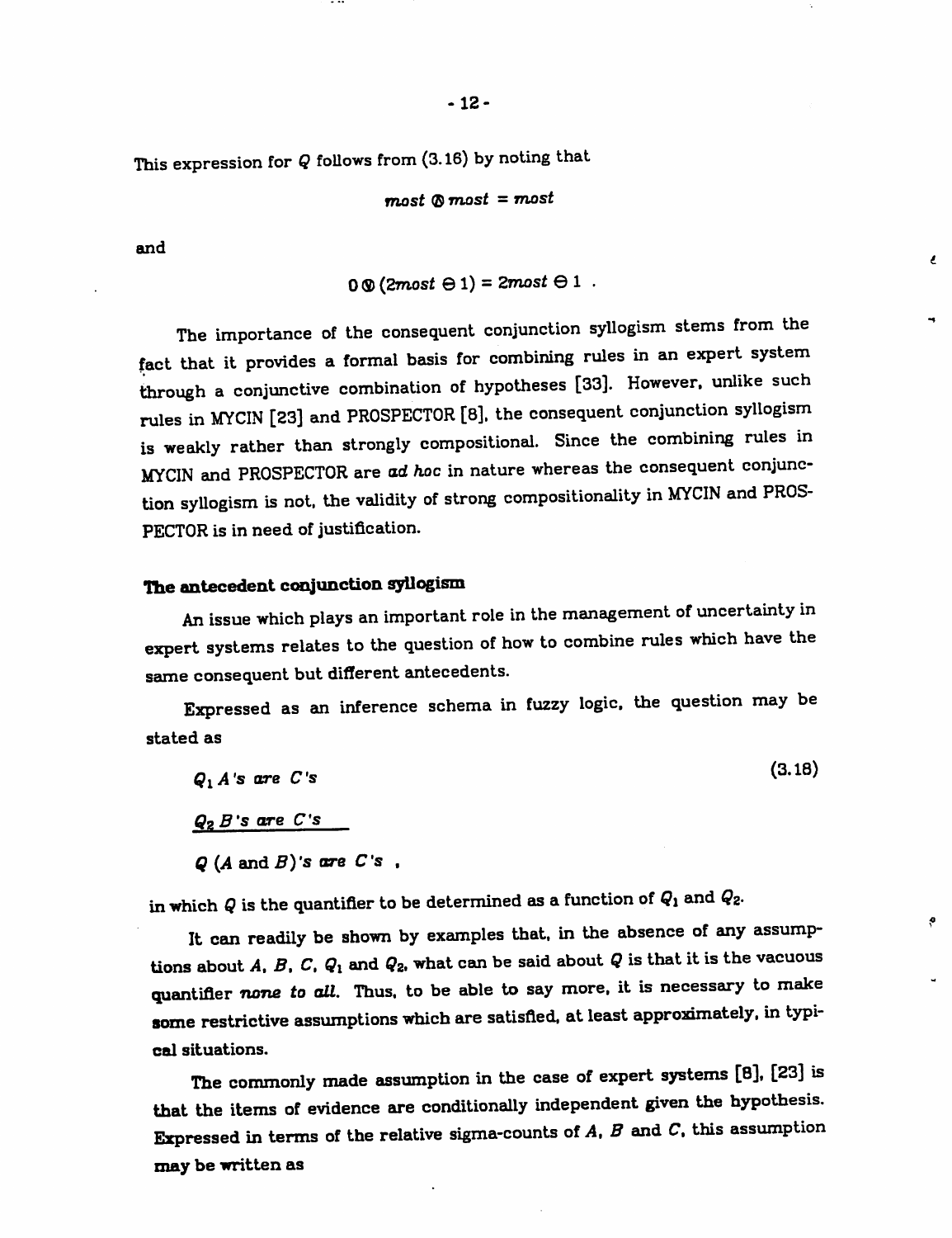$$
\Sigma \text{Count} \left( A \cap B / C \right) = \Sigma \text{Count} \left( A / C \right) \Sigma \text{Count} \left( B / C \right) \ . \tag{3.19}
$$

*Using this equaUty, it is easy to show that*

$$
\Sigma \text{Count}(C/A \cap B) = K \Sigma \text{Count}(C/A) \Sigma \text{Count}(C/B) \tag{3.20}
$$

*where the factor K is given by*

 $\mathcal{L}_{\mathbf{p}}$ 

 $\Omega$ 

$$
K = \frac{\sum Count(A) \sum Count(B)}{\sum Count(A \cap B) \sum Count(C)}.
$$
 (3.21)

*The presence of this factor has the effect of making the inference schema (3.18) non-compositional. One way of getting around the problem is to employ instead of the sigma-count - a count defined by*

$$
\rho \Sigma \text{Count}(B) = \frac{\Sigma \text{Count}(B)}{\Sigma \text{Count}(-B)} \tag{3.22}
$$

$$
\rho \Sigma \text{Count} (B / A) = \frac{\Sigma \text{Count} (B / A)}{\Sigma \text{Count} (-B / A)} \, . \tag{3.22}
$$

*inwhich -B denotes the negation ofB (or, equivalently, the complement ofB, if Bis interpreted as a fuzzy setwhich represents the denotation of the predicate B*). These counts will be referred to as  $\rho$ sigma-counts (with  $\rho$  standing for *ratio) and correspond to the odds which are employed in PROSPECTOR [8]. Thus, expressed in words, we have*

$$
\rho \Sigma Count(B) \stackrel{\Delta}{\triangle} Ratio \text{ of } B \text{'s to non-B's}
$$
\n(3.24)

$$
\rho \Sigma \text{Count}(B/A) \triangleq \text{Ratio of } B \text{ 's to non-B's among } A \text{ 's } . \tag{3.25}
$$

*In terms of psigma-counts, it can readily be shown that the assumption expressed by (3.19) entails the equality*

$$
\rho \Sigma \text{Count}(C/A \cap B) = \rho \Sigma \text{Count}(C/A) \rho \Sigma \text{Count}(C/B) \rho \Sigma \text{Count}(-C)
$$
 (3.26)

*This equality, then, leads towhat will be referred to as the antecedent conjunc tion syllogism*

*ratio of C*'s *to non-C*'s *among*  $A$ 's *is*  $R_1$  (3.27)

ratio of C's to non-C's among B's is 
$$
R_2
$$

*ratio of C*'s *to non-C*'s *among*  $(A \text{ and } B)$ 's *is*  $R_1 \otimes R_2 \otimes R_3$ 

*where*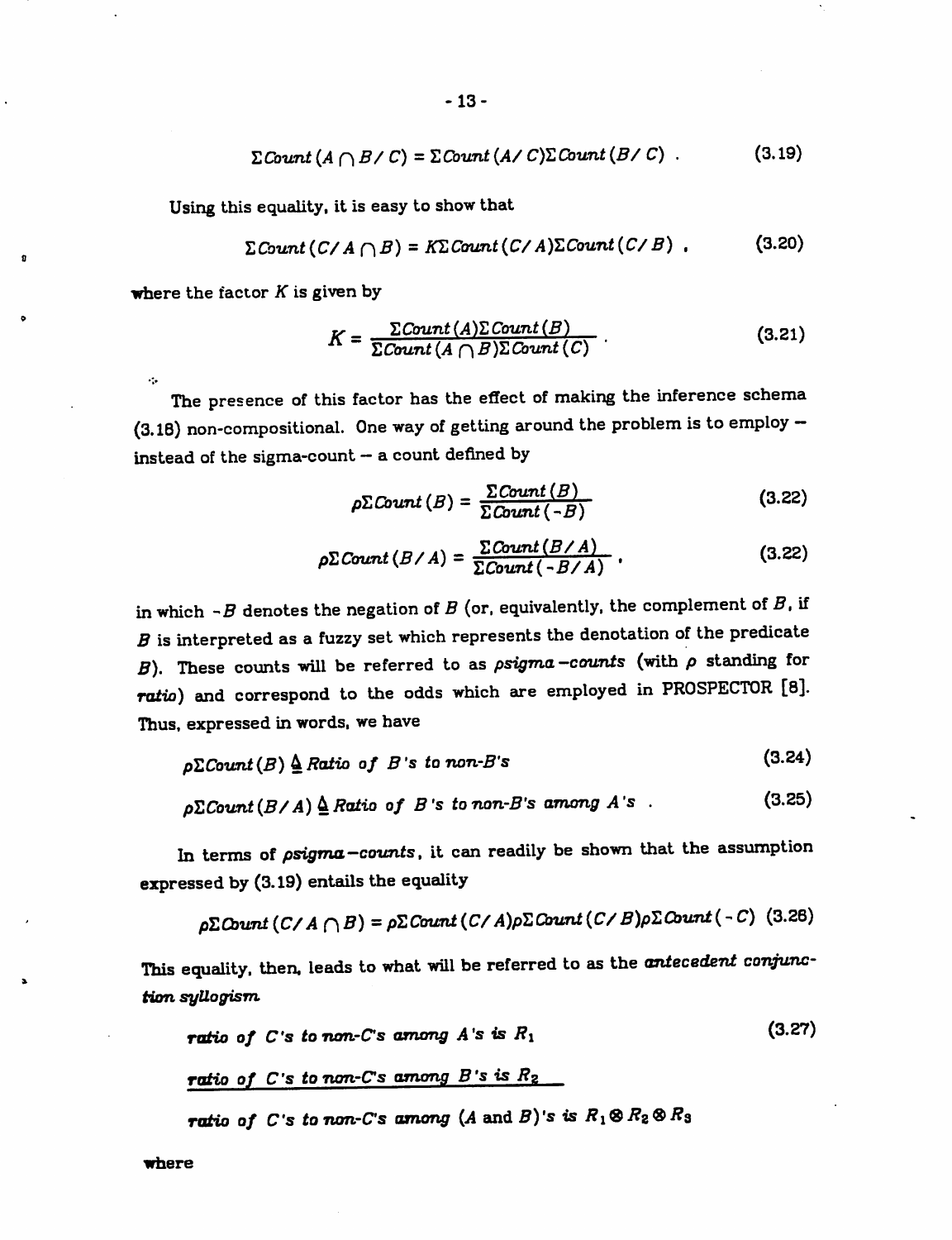# $R_3 \triangleq$ ratio of  $C$ 's tonon- $C$ 's.

It should be noted that this syllogism may be viewed as the fuzzy logic analog of the likelihood ratio combining rule in PROSPECTOR [8].

In the foregoing discussion, we have focused our attention on some of the basic syllogisms in fuzzy logic which may be employed as rules of combination of evidence in expert systems. Another important function which these and related syllogisms may serve is that of providing a basis for reasoning with dispositions, that is. with propositions in which there are implicit fuzzy quantifiers.

 $\epsilon$ 

 $\mathbf{v}$ 

The basic idea underlying this application of fuzzy syllogisms is the following. Suppose that we are given two dispositions

*icy roads are slippery*

*slippery roads are dangerous .*

Can we infer from these dispositions what appears to be a plausible conclusion, namely.

```
icy roads are dangerous ? \ • /
```
As a first step, we have to restore the suppressed fuzzy quantifiers in the premises. For simplicity, assume that the desired restoration may be accomplished by prefixing the dispositions in question with the fuzzy quantifier most, i.e.,

*icy roads are slippery -» most icy roads are slippery*

*slippery roads are dangerous - most slippery roads are dangerous .*

Next, if we assume that the proposition **most slippery roads are dangerous** satisfies the major premise reversibility condition, i.e.,

*most icy roads are slippery «- most slippery roads are icy .*

then by applying the MPR chaining syllogism (3.13), we have

(3.29) *most icy roads are slippery*

*most slippery to\*"\*\* "•« dangerous*

*(ZmostGl) icy roads are dangerous .*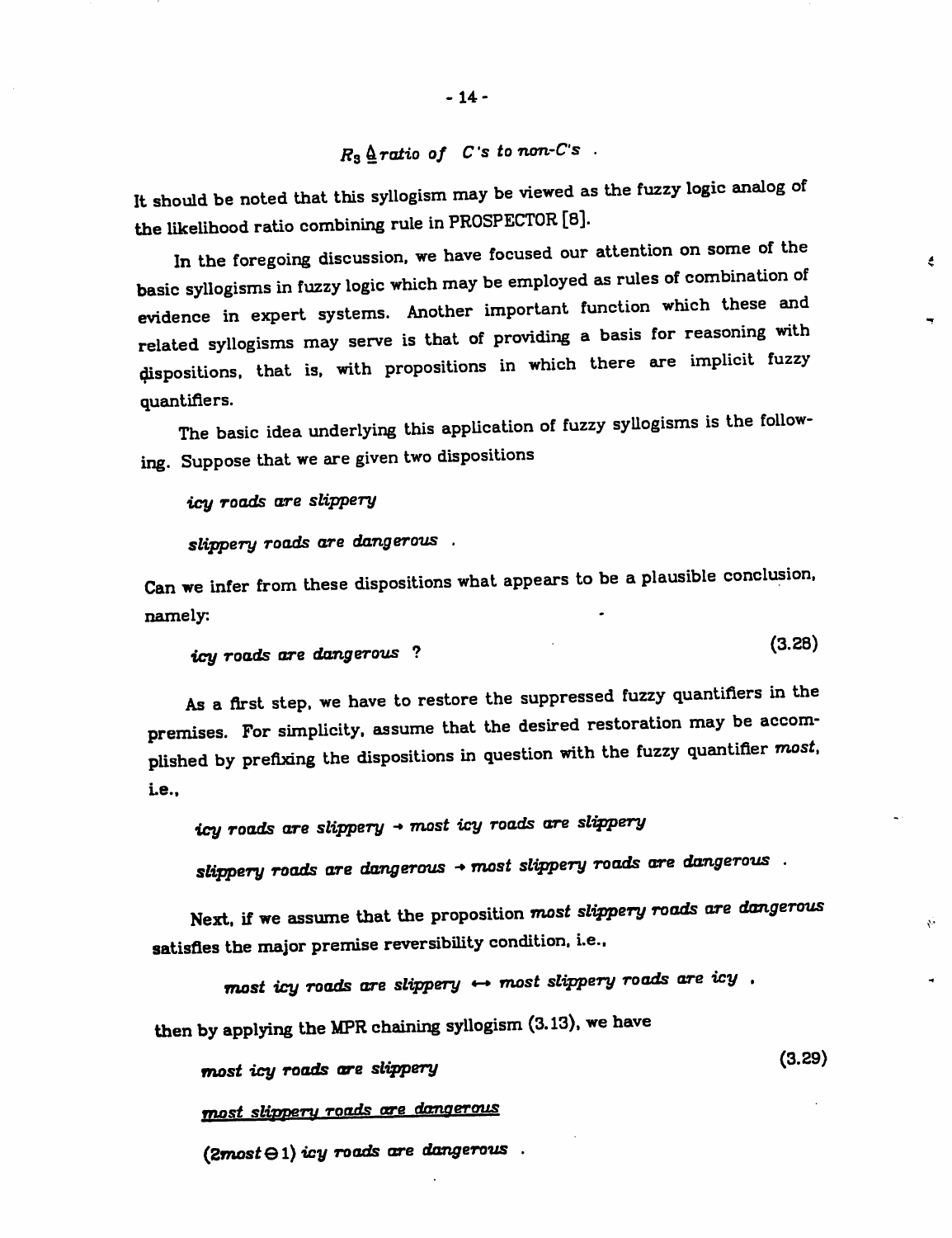Finally, on suppressing the fuzzy quantifiers in (3.29), we are led to the chain of dispositions

*icy roads* are *slippery* **that is a substitute of the state of**  $(3.30)$ 

*slippery roads are dangerous*

*icy roads are dangerous ,*

which answers in the affirmative the question posed in (3.29). with the under standing that the implicit fuzzy quantifier in the conclusion of (3.29) is  $2most \Theta1$ rather than **most.**

### *Concluding remark*

в

This paper may be viewed as an initiation of a study of syllogistic reasoning in the context of fuzzy logic. Such reasoning has adirect bearing on the rules of combination of evidence in expert systems and. in addition, provides a basis for inference from commonsense knowledge by viewing such knowledge as a collection of dispositions.

The results presented in this paper are preliminary in nature. The issue of syllogistic reasoning in fuzzy logic has many ramifications which remain to be explored.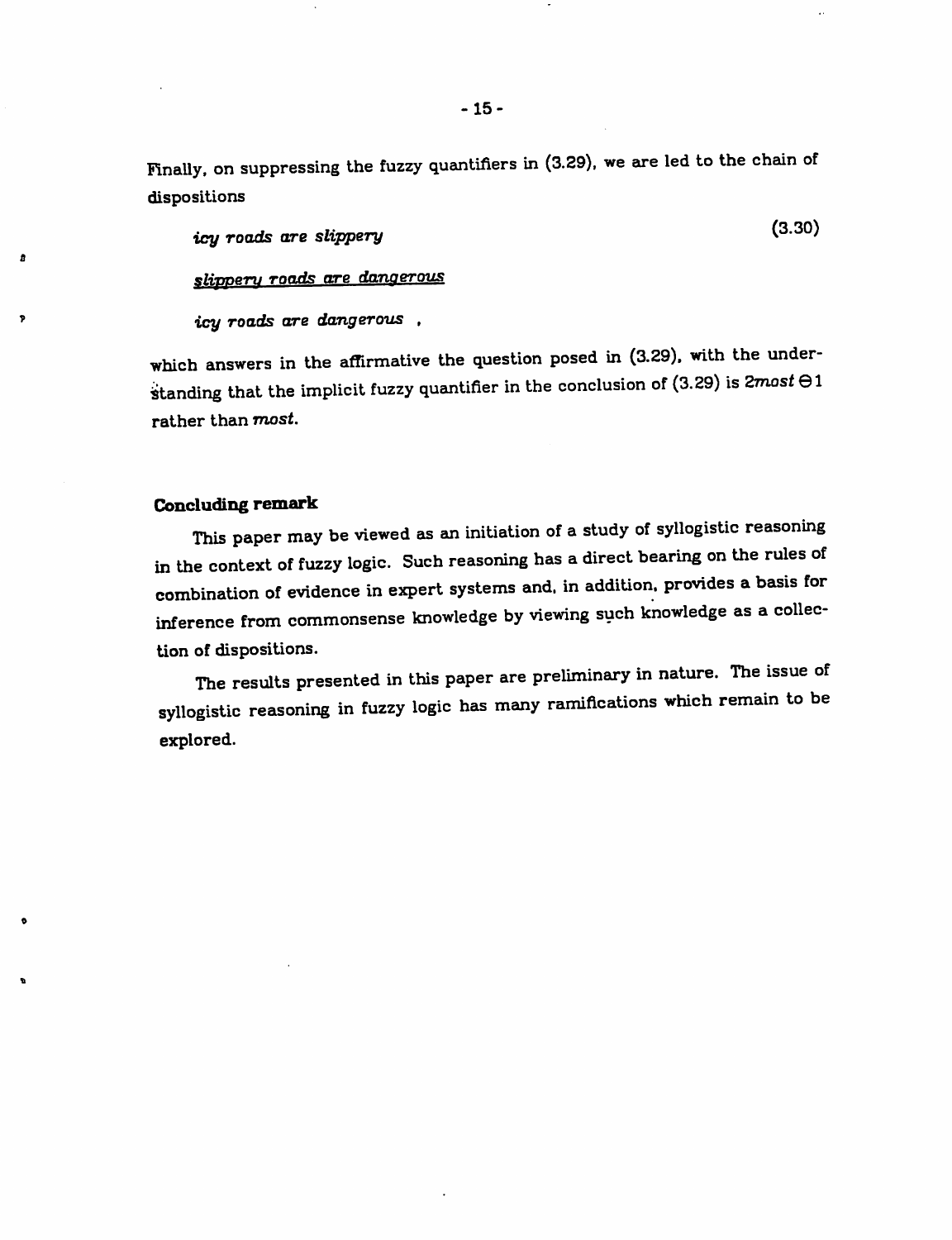## *REFERENCES AND RELATED PUBLICATIONS*

*1. Adams, E.W. and Levine. H.F.. On the uncertainties transmitted from prem ises to conclusions in deductive inferences. Synthese 30(1975). 429-460.*

 $\bullet$ 

 $\epsilon$ 

 $\blacktriangleleft$ 

- *2. Baldwin, J.F. and Zhou. S.Q.. A fuzzy relational inference language. Report No. EM/FS132, University of Bristol. 1982.*
- *3. Barwise. J. and Cooper. R.. Generalized quantifiers and natural language,* **Linguistics and Philosophy** 4 (1981) 159-219. Ý.
- *4. Bellman, R.E. and Zadeh. L.A.. Local and fuzzy logics, in: Modem Uses of Multiple-Valued Logic .Epstein, G.. (ed.), Dordrecht: Reidel, 103-165. 1977.*
- 5. Cushing. S.. **Quantifier Meanings** -**AStudy in the Dimensions of Semantic** *Competence. Amsterdam: North-HoUand, 1982.*
- *6. DeLuca. A. and Termini. S.. A definition of non-probabilistic entropy in the setting of fuzzy sets theory, Information and Control 20 (1972) 301-312.*
- 7. Dubois, D. and Prade, H., Fuzzy Sets and Systems: Theory and Applica*tions. New York: Academic Press. 1980.*
- *B. Duda. R.O.. Hart. P.E.. Konolige, K and Reboh, R.. Acomputer-based consul tant for mineral exploration, Tech. Report, SRI International, Menlo Park. CA, 1979.*
- *9. Ekberg. P.S. and Lopes, L, Tests of anatural reasoning model for syllogistic reasoning. Goteborg Psychological Reports, University of Goteborg. Sweden, No. 3, Vol. 9. 1979.*
- *10. Francioni. J.M.. Kandel. A and Eastman. CM.. Imprecise decision tables and* their optimization, in **Approximate Reasoning in Decision Analysis** Gupta, *M.M., Sanchez. E.. (eds.), Amsterdam: North-HoUand. 89-96, 1982.*
- *11. Gaines. B.R.. Precise past - fuzzy future, Int. Jour, of Man-Machine Studies 19 (1983) 117-134.*
- *12. Goguen, J.A., The logic of inexact concepts, Synthese 19 (1969) 325-373 .*
- *13. Hoover. D.N.. Probability logic, Annals Math. logic 14 (1978) 287-313.*
- *14. Ishizuka, M.. Fu, K.S. and Yao. J.T.P., A rule-based inference with fuzzy set for structural damage assessment, in: Pozzy Information and Decision Processes, Gupta, M. and Sanchez. E. (eds.), Amsterdam: North-Holland. 1982.*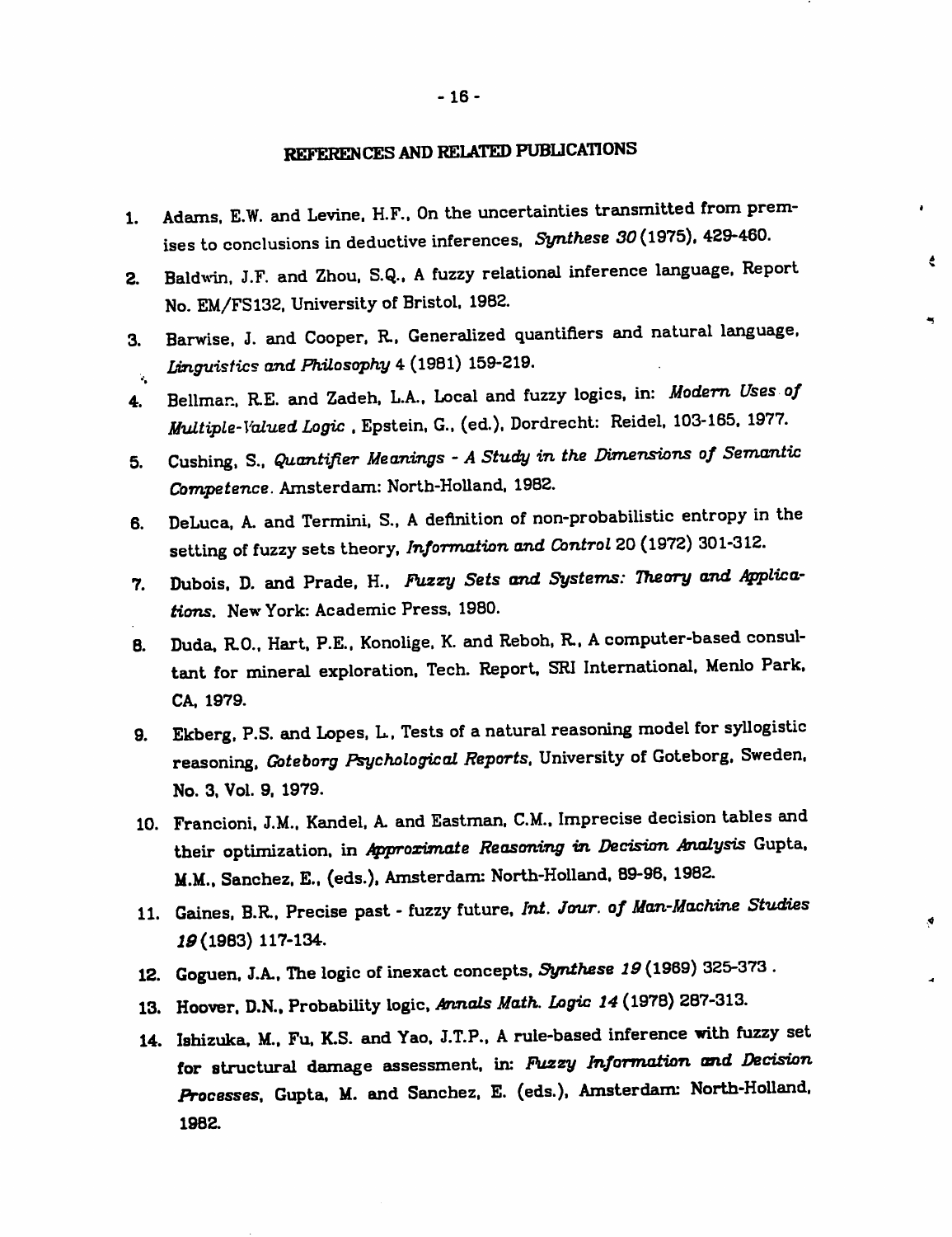- *15. Jaynes, E.T., New engineering appUcations of information theory, in the Proceedings* of the *First Symposium* on *Engineering* Applications of Ran*dom Function Theory and Probability Bogdanoff. J.L. and Kozin, F., eds.). New York: Wiley. 163-203. 1963.*
- *16. Klement. E.P.. Schwyhla. W. and Lowen. R.. Fuzzy probability measures. Fuzzy Sets and Systems 5 (1981) 83-108.*
- *17. Mamdani, E.H. and Gaines, B.R. Fuzzy Reasoning and itsApplications. Lon- • don: Academic Press, 1981.*
- *18. McCawley. J.D., Everything that Linguists have Always Wanted to Know about Logic. Chicago: University ofChicago Press, 1981.*
- *19. Mizumoto, M..Fukame, S. and Tanaka, K.. Fuzzy reasoning Methods by Zadeh and Mamdani, and improved methods, Proc. Third Workshop on Fuzzy Rea soning, Queen Mary CoUege, London, 1978.*
- *20. Moisii, G.C.. Lectures on the Logic ofFuzzy Reasoning, Bucarest: Scientific Editions, 1975.*
- *21. Peterson, P.. On the logic of few, many and most, Notre Dame J. Formal Logic 20(1979) 155-179.*
- *22. Rescher, N., Plausible Reasoning. Amsterdam: Van Gorcum, 1976.*
- *23. Shortliffe, E.H. and Buchanan, B.. Amodel ofinexact reasoning in medicine, Mathematical Biosciences 23 (1975) 351-379.*
- *24. Soula, G. and Sanchez, E., Soft deduction rules in medical diagnostic processes, in Approximate Reasoning in Decision Analysis, Gupta, M.M.. Sanchez. E.. (eds.). Amsterdam: North-Holland, 77-88. 1982.*
- *25. Sugeno. M.. Fuzzy measures and fuzzy integrals: a survey, in Fuzzy Auto mata and Decision Processes, Gupta. M.M.. Saridis. G.N. and Gaines, B.R., (eds.), Amsterdam: North-HoUand, 89-102. 1977.*
- *26. Szoiovits, P. and Pauker. S.G.. Categorical and probabiUstic reasoning in medical diagnosis, Artificial Intelligence 11 (1978) 115-144.*
- 27. Yager, R.R., Quantified propositions in a linguistic logic, in: Proceedings of *the 2nd International Seminar on Fuzzy Set Theory, Klement, E.P., (ed.). Johannes Kepler University. Linz. Austria, 1980.*
- *2B. Zadeh. L.A.. Similarity relations and fuzzy orderings, Inf. Set 3 (1971) 177-200.*